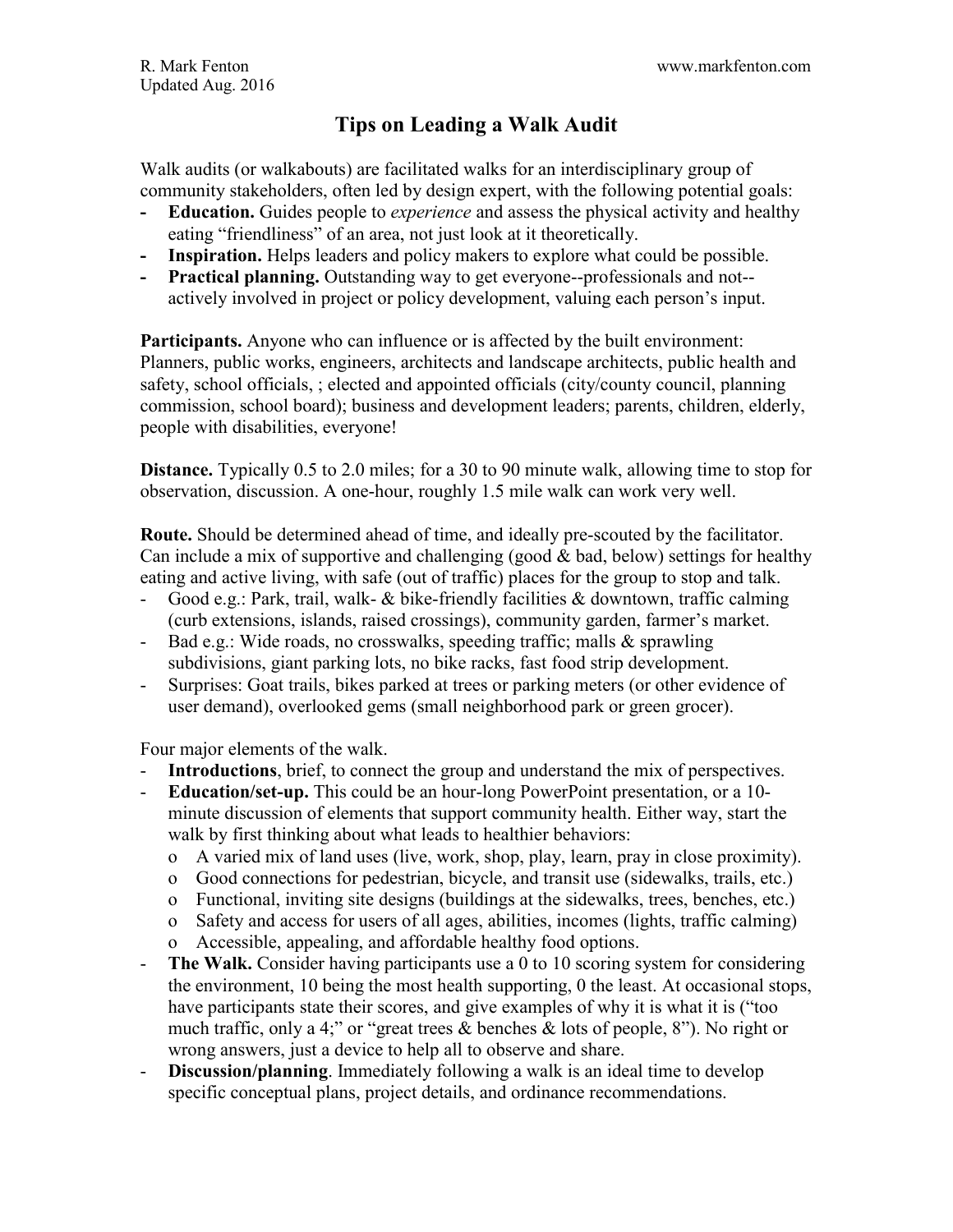# **A recommended "script" for facilitating a walk audit.**

Opening instructions - Remind walk participants of three rules.

- 1. **Be careful.** You are walking in the real world with real hazards; be careful crossing streets, watch out for traffic and one another, make room for other pedestrians & cyclists.
- 2. **Think of all users.** Imagine very young or old users, those on bikes or accessing transit, or with disabilities (e.g. blind, in a wheelchair, on crutches), those pushing a stroller or pulling a grocery cart; those of different backgrounds or incomes.
- 3. **Score the walk on the 0 to 10 scale**; 0 if it utterly discourages walking, cycling, and transit use, 10 if it is very encouraging. Instruct participants to be scoring on every step of the walk, and stop to discuss at points along the walk.

**During discussion stops.** Instruct participants to think of their scores since the start of the walk (or since the last 'scoring' stop), and then pass your hand over the group having them shout out their scores for all to hear as you pass them. First ask why they did not all give perfect 10's, having them list challenges one at a time. Then ask why they did not give all 0's, listing positives one at a time. Do not allow this to turn into a discussion of blame, just a summary of what you experienced and how it can be made better. Give all a chance to comment, and don't let "professionals" dominate the conversation!

# **Typical questions about facilitating a walk audit . . .**

#### **What if the weather is challenging—rainy, snow on the ground, etc?**

I encourage participants to dress and mentally prepare for any typical conditions for that time of year. For example, rain and even snow is common in much of the country, and people still have to get to work, kids to school, etc. So why not get out and see what they are up against--un-cleared sidewalks? Snow piled in crosswalks? Bike parking that is out in the open, uncovered, and unprotected? Transit stops without shelters? These are real-world conditions we should be forced to confront. Obviously horrific weather (frost-biting cold, dangerous lightning) would keep us inside, but that's all. Just in case I often prepare a "virtual" walk audit, going out ahead of time and taking photos of our planned route which we can show and discuss as we would a real-live walk.

# **What if our meeting or event is occurring in an area that is very unappealing or unfriendly to walking?**

I am very hesitant to use this as a reason not to go for a walk audit. No matter how unsavory, someone actually works or lives in the location where you'll be meeting, and no doubt they should still be able to get 30 or more minutes of physical activity a day, and to have access to healthy food choices. If there is no place reasonable to walk and no healthy food available within walking distance, then we're seeing a very real world example of the environment that many US residents face every day. Thus, if the meeting setting is not very conducive to walking, all the more reason to venture out and ask the question: How do we stop building stuff like this, and make places that are likely to be more supportive of routine physical activity and healthier lifestyles? How would we improve this for the people who live or work here every day?